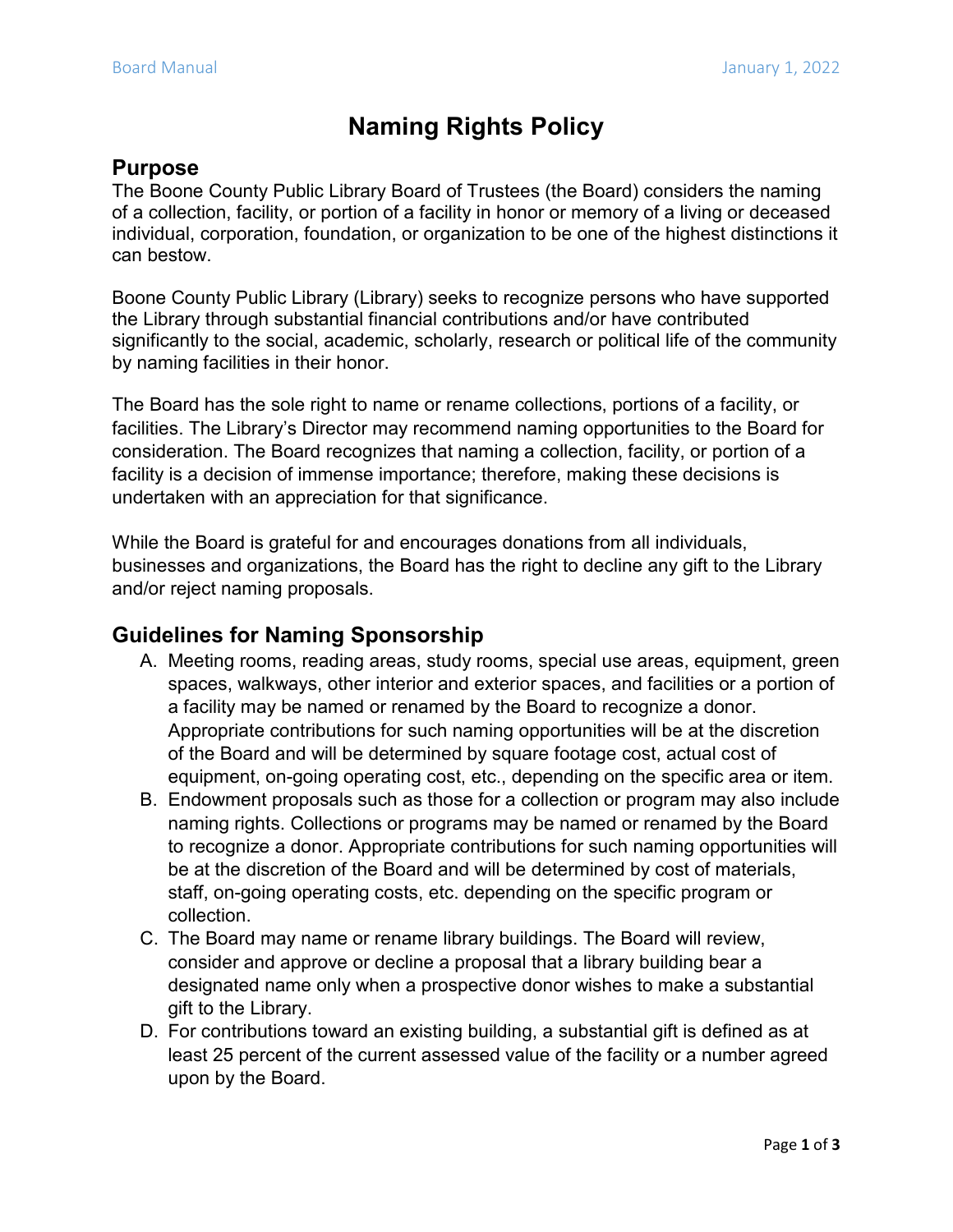- E. For contributions toward new construction or significant renovation of an existing building, a substantial gift is defined as at least 25 percent of the total project cost or a number agreed upon by the Board.
- F. Sponsorship and Naming Levels for Specific Areas:

| A. Study Room             | \$15,000  |
|---------------------------|-----------|
| <b>B.</b> Conference Room | \$20,000  |
| C. Computer Area          | \$75,000  |
| D. Young Teen Area        | \$75,000  |
| E. Teen Area              | \$100,000 |
| F. Large Meeting Room     | \$200,000 |
| G. Makerspace             | \$200,000 |
| H. Children's Area        | \$400,000 |

- I. Other areas will be determined by the Board according to the amount of donation.
- G. The name of the neighborhood in which the library building resides will be included in a facility's name unless otherwise agreed upon by the Board. In these instances, the geographical name should come first. The geographical name should give those residing in the surrounding communities and service area of the library a clear indication of the general area where the library is located. Collections, programs, services, interior and exterior spaces or other defined areas within library buildings may be named in honor of those who have made a significant gift or given extraordinary service to the Library.
- H. The Board reserves the right to terminate or alter a naming designation under unusual or extraordinary circumstances.
- I. If an individual or organization, after which a collection, program, portion of a facility, or facility has been named, comes into disrepute at the Library or in the community at large, the Library Director may recommend to the Board that the use of the name be discontinued.
- J. If a distinctively named library facility is relocated, substantially remodeled, or converted to use other than its original use, the facility may be renamed to reflect the association of new donors or community interests related to the changing facility. In such instances, the original name shall be honored in an appropriate manner.
- K. Naming rights will not extend beyond the normal life of the collection, program, portion of a facility, or facility. Generally, naming rights for benefactors would be granted when there is a minimum commitment of five years. Naming rights will normally remain in place for a period of no longer than twenty (20) years, although a plaque will remain in the location in perpetuity, acknowledging the name and the donation. In the event the collection, program, portion of a facility, or facility is significantly altered in a timeframe less than 50% of the agreed upon time when the gift was made, the Board will roll the name forward in a similar capacity.

#### **Guidelines for Nonmonetary Contributions**